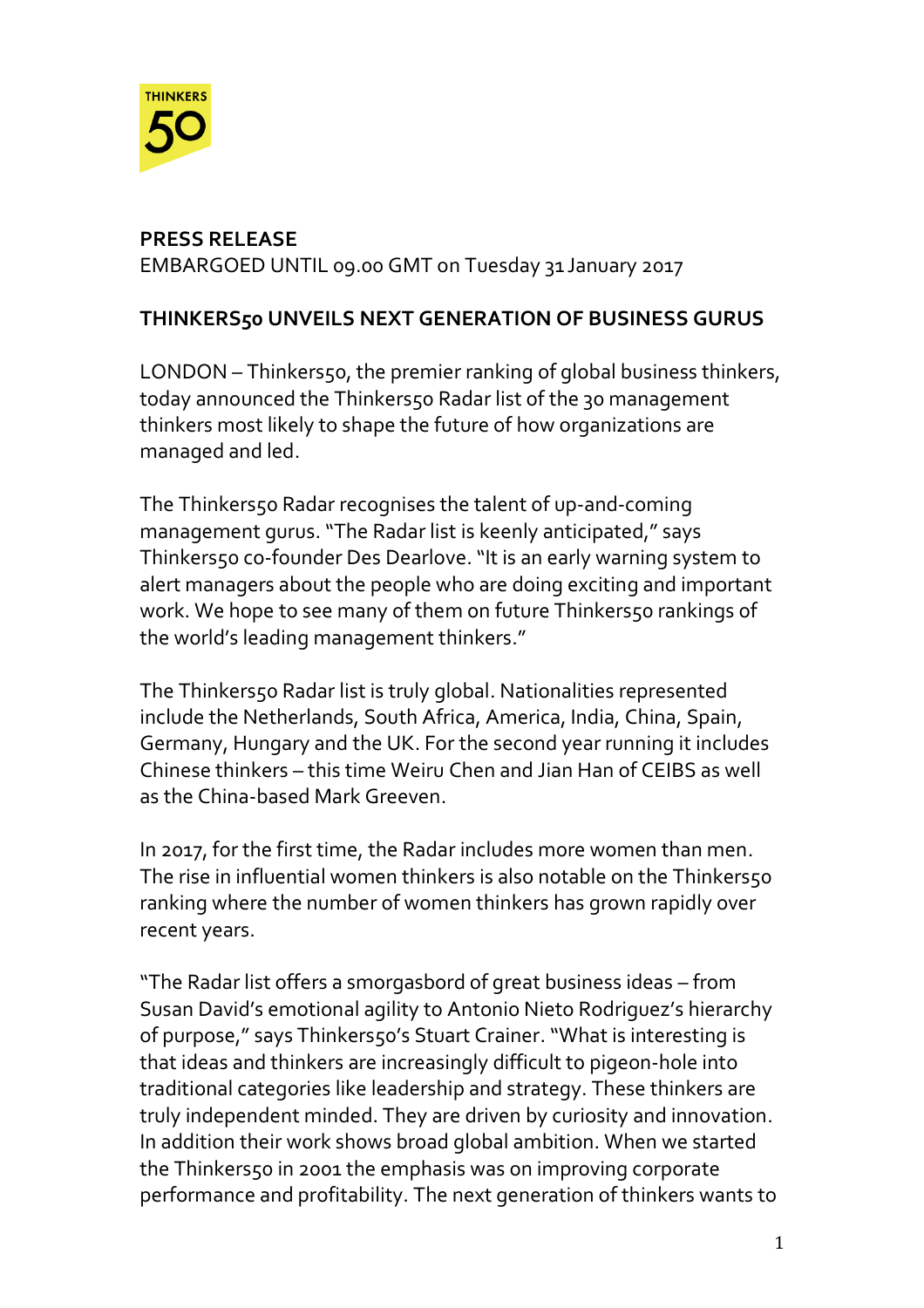make the world a better place. We are optimistic that their ideas will indeed make a difference."

# **About Thinkers50**

Thinkers50 scans, ranks and shares the very best in management ideas. Its definitive global ranking of management thinkers is published every two years. The 2015 winner was Professor Michael Porter of Harvard Business School. Previous winners include Clayton Christensen (2011 and 2013); CK Prahalad (2009 and 2007); and Peter Drucker (2001 and 2003).

The 2017 Thinkers50 and the winners of the Thinkers50 Awards will be announced in London on 13 November.

## **About Stuart Crainer and Des Dearlove**

Des Dearlove & Stuart Crainer are the founders and directors of Thinkers50. They are the authors of more than 16 books available in 20 languages. Former columnists to *The (London) Times*, they are editors of The *Financial Times Handbook of Management*. They advise thinkers and organizations worldwide.

### **Contacts**

Stuart Crainer [stuart.crainer@thinkers50.com](mailto:stuart.crainer@thinkers50.com) (0044) 0118-9401360

Des Dearlove [des.dearlove@thinkers50.com](mailto:des.dearlove@thinkers50.com) (0044) 01342-826578

@thinkers50 [www.thinkers50.com](http://www.thinkers50.com/)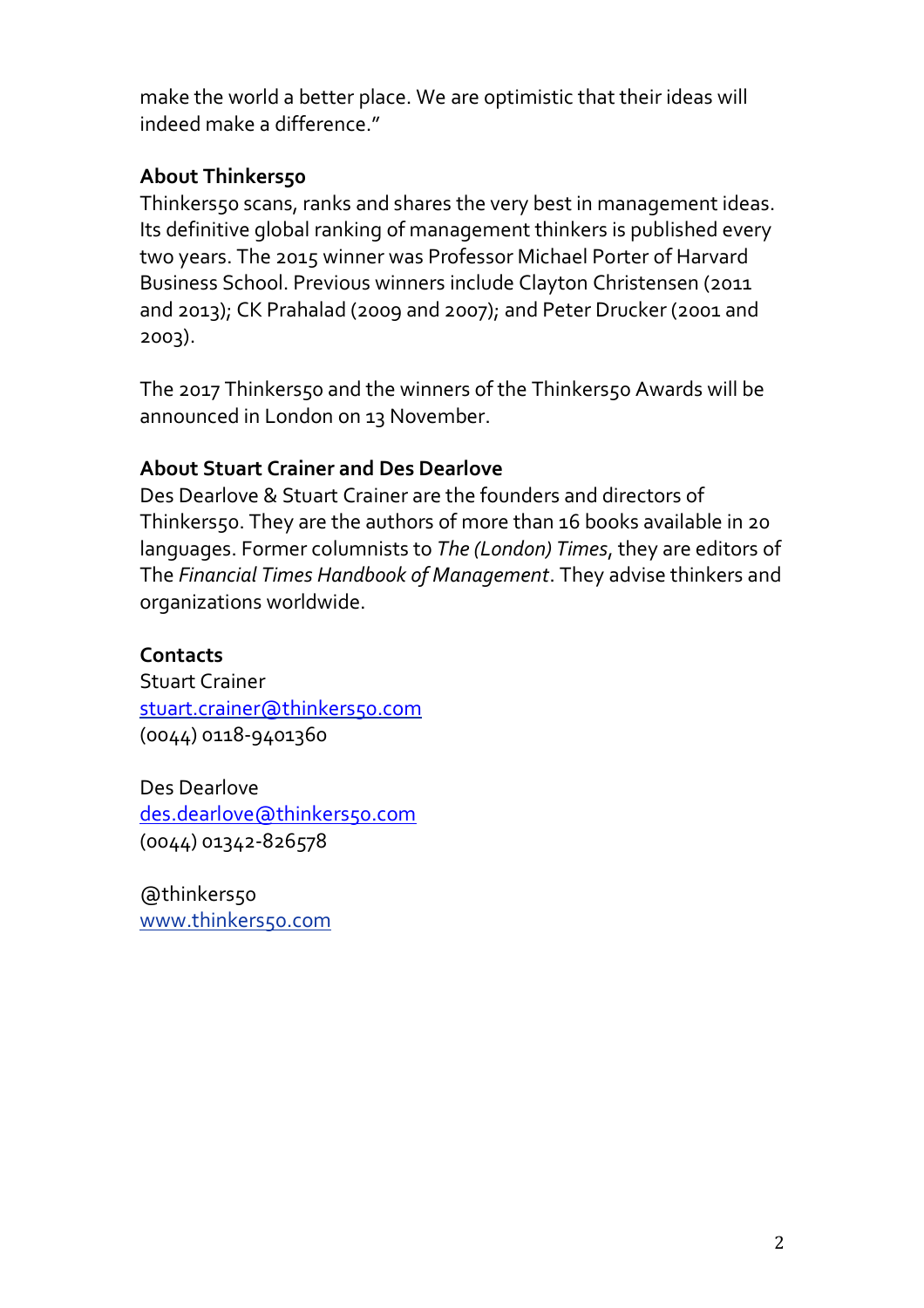# **Thinkers50 Radar 2017**

Listed alphabetically

# **1: Noah Askin** (@naskin; noahaskin.com)

Assistant professor of organizational behaviour at INSEAD, Askin's research interests include social and cultural networks, status, the production and consumption of music, and higher education. Askin received a joint PhD from the University of Chicago's Sociology department and the University of Chicago Booth School of Business. His TED talk,"The recipe of a hit song" examined what makes a song reach the top 100 billboard chart.

# **2: Marco Bertini** (marcobertini.com)

Associate professor at ESADE business school in Barcelona, Spain, Bertini focuses on the issue of monetisation, especially the psychology of pricing decisions. Among other things his work has looked at when customers help set prices and how managers can ignite price wars. Formerly at London Business School, the Italian Bertini has been nominated for the Business Professor of the Year award, administered by the Economist Intelligence Unit.

**3: Alexander Betts** (@alexander\_betts; alexanderbetts.com) Betts is Professor of Forced Migration and International Affairs and director of the Refugee Studies Centre at the University of Oxford. His research focuses on the politics and economics of refugees. He is the author of a number of books, including *Mobilising the Diaspora: How Refugees Challenge Authoritarianism* (Cambridge University Press, 2016) and *Refugee Economies: Forced Displacement and Development* (Oxford University Press, 2016). His recent TED talk "Our refugee system is failing; here's how we can fix it" has over 740,000 viewings.

**4: Ayse Birsel** (@aysebirselseck; birselplusseck.com; aysebirsel.com) Co-founder and creative director of the award winning design and innovation studio, Birsel + Seck. The Turkey-born, New York-based designer is the creator of *Design the Life You Love* (Ten Speed Press, 2015), a book and coursework that teaches non-designers how to create a meaningful life using her design process. This process is labeled Deconstruction: Reconstruction (DE:RE). Birsel was identified by *Fast Company* as one of the world's most creative people.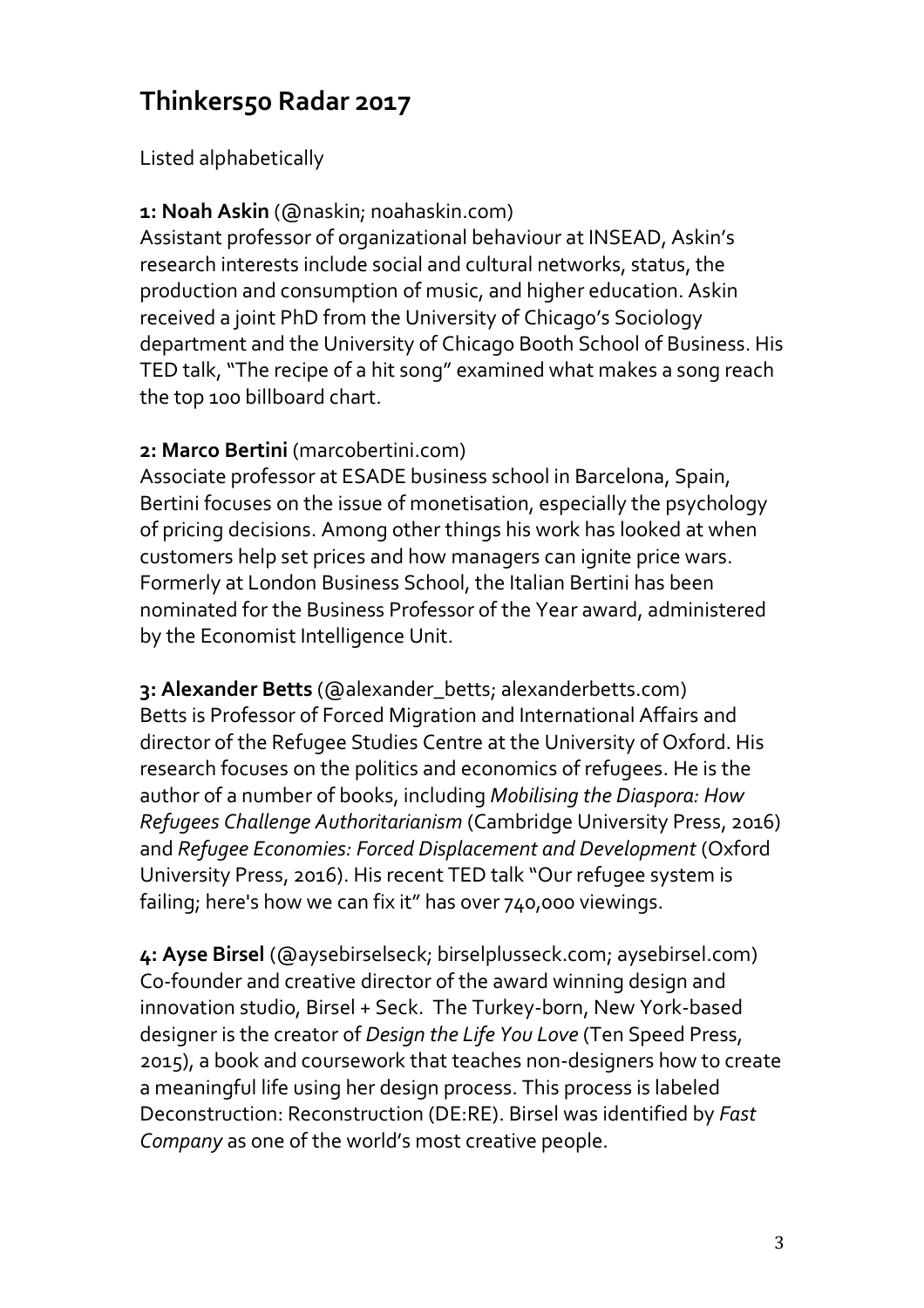# **5: Zoë Chance** (@zoebchance)

A professor at the Yale School of Management, Chance examines persuasion and decision-making through the lens of behavioural economics. Her research findings have been published in top academic journals and her 4Ps Framework for Behaviour Change is the foundation for Google's global food guidelines, helping 60,000 people make healthier choices every day. Her TEDx talk on influencing behavioural change is called "How to make a behaviour addictive." She formerly worked in marketing for Mattel, creators of Barbie.

# **6: Michael Chaskalson** (@mindfulnessguy; mbsr.co.uk)

One of the pioneers of mindfulness teaching and research in Europe, Chaskalson is the author of *The Mindful Workplace* (Wiley, 2011) and *Mindfulness in Eight Weeks* (Harper Thorsons, 2014). He has also been a successful social entrepreneur, founding a fair-trade company that came to have annual sales of £10 million and 200 employees. He is founder and CEO of Mindfulness Works and a professor of practice at Ashridge Business School. His forthcoming book entitled *10 Minutes to Change Your Mind* (co-authored with Megan Reitz) is based on their research into the impact of mindfulness training*.*

### **7: Weiru Chen** (ceibs.edu/chen-weiru)

Weiru Chen is an associate professor of strategy at the China Europe International Business School (CEIBS). He teaches industry and competitive analysis, business model innovation, and strategy. Prior to joining CEIBS, Chen taught at INSEAD in France and Singapore, Peking University, the National University of Singapore, and the Abu Dhabi government Civil Service department. His research focuses on firms' technological search behaviours, strategic dynamics, and cross-border business model adaptation. He is the co-author (with Cho-Hsuan Yu) of *Platform Strategy: Business Model Revolution*, a Chinese bestseller based on a study of 40 Chinese firms and 20 global companies.

# **8: Carol Fishman Cohen** (@iRelaunch; irelaunch.com)

CEO of iRelaunch, Fishman Cohen consults to corporations on career reentry strategy and programming. Her return to work at Bain Capital after 11 years out of the full-time workforce is documented in a Harvard Business School case study. Her article "The 40-year old intern" was selected for *HBR's* 90th anniversary celebration of articles that made the biggest difference to readers' lives. Her TED talk "How to get back to work after a career break" has been viewed over 1.4 million times and translated into 27 languages.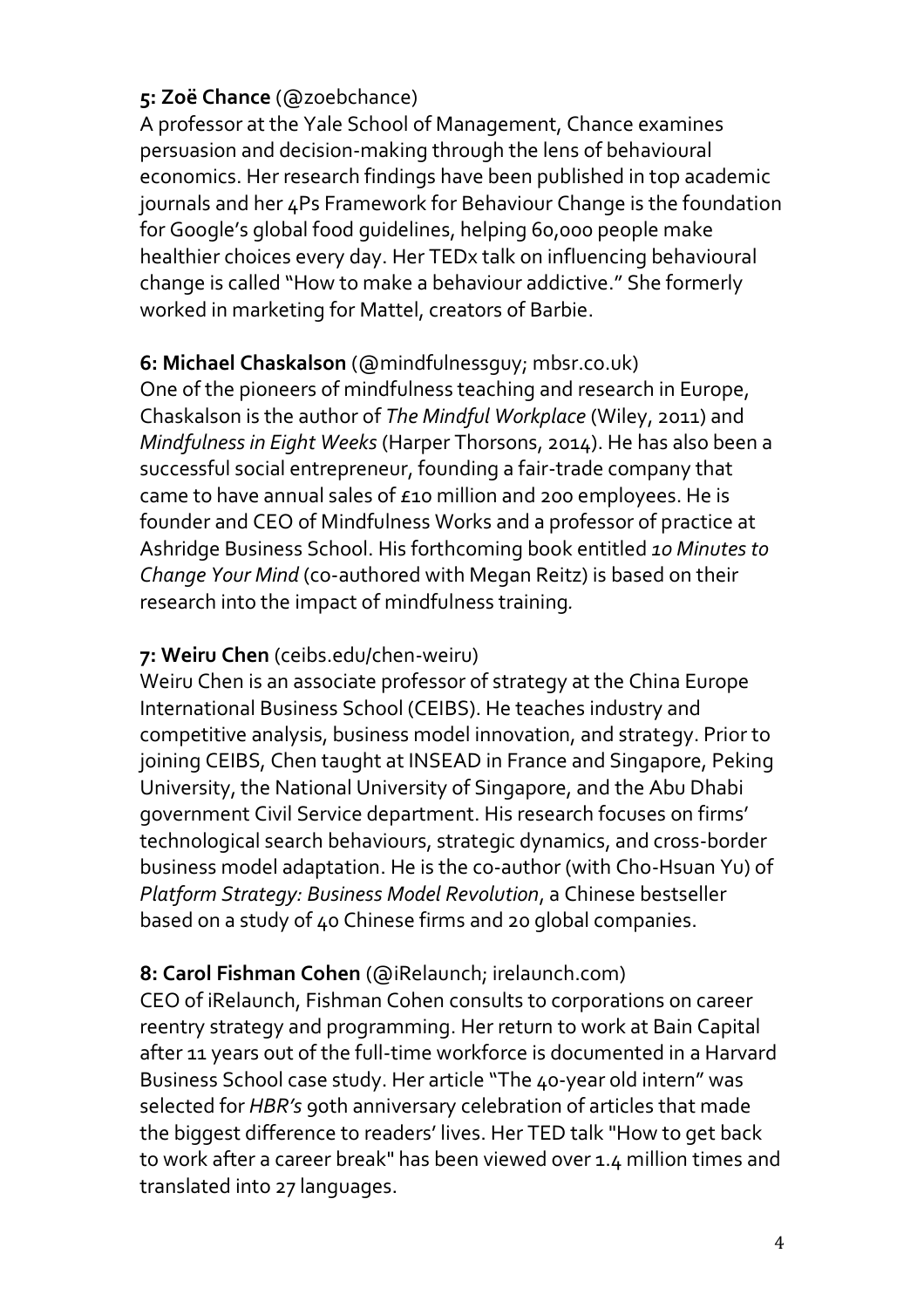# **9: Kate Darling** (@grok\_; katedarling.org)

An expert in robot ethics, Darling is a researcher at the Massachusetts Institute of Technology (MIT) Media Lab. Her work explores the emotional connection between people and life-like machines and anticipates difficult questions that lawmakers, engineers, and the wider public will need to address as human-robot relationships evolve. She is the intellectual property policy advisor to the director of the MIT Media Lab.

**10: Susan David** (@susandavid\_Phd; susandavid.com) David is on the faculty of Harvard Medical School, and is co-founder of the Institute of Coaching at McLean Hospital. She is the author of *Emotional Agility* (Penguin, 2016)*,* which *Harvard Business Review* rated as one of its Management Ideas of the Year. Originally from South Africa, David has worked with senior leaders in a variety of organizations, including the United Nations, Ernst & Young, and the World Economic Forum.

# **11: Heidi K. Gardner**

Author of *Smart Collaboration: How Professionals and Their Firms Succeed by Breaking Down Silos*, (HBR Press, 2017) Gardner's work focuses on leadership and collaboration in professional service firms. She is a distinguished fellow at Harvard Law School's Center on the Legal Profession and faculty chair of the school's Accelerated Leadership Program. Previously she was a professor at Harvard Business School. She has lived and worked on four continents, including as a Fulbright Fellow, and for McKinsey & Co. and Procter & Gamble.

# **12: Anindya Ghose** (@aghose)

Ghose is an Indian-born professor at New York University's Stern School of Business. His work focuses on economic issues and consumer behaviour as it relates to the internet, mobile, digital marketing, big data, and business analytics. In his forthcoming book, *TAP: Forces that Shape the Mobile Economy* (MIT Press), Ghose discusses the opportunities created by the global prevalence and dependence on smartphones.

**13: Francesca Gino** (@francescagino; francescagino.com) An award-winning teacher and researcher, Gino is a professor of business administration in the [Negotiation, Organizations & Markets](http://www.hbs.edu/units/nom/)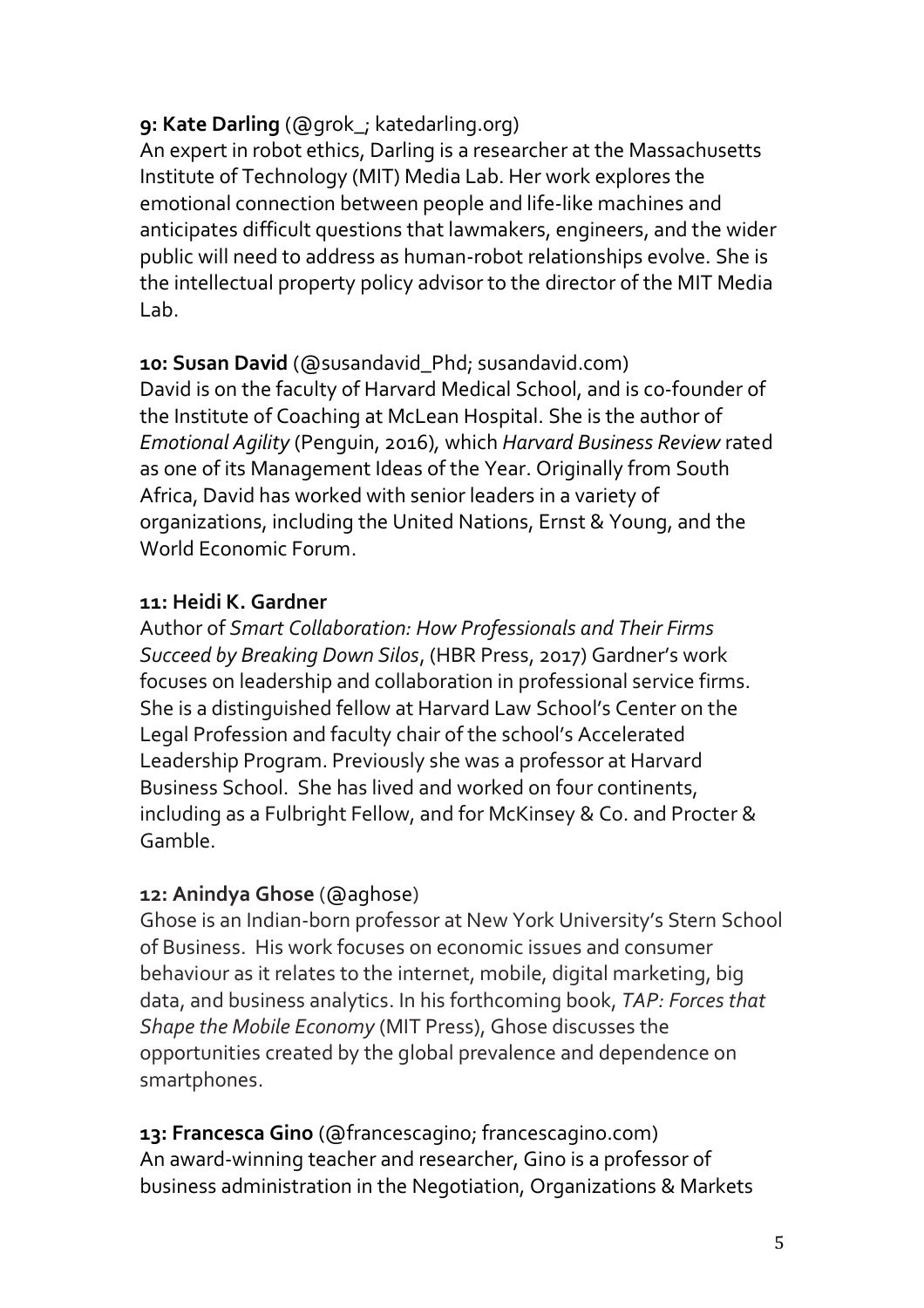[Unit](http://www.hbs.edu/units/nom/) at Harvard Business School. Her research focuses on judgment and decision-making, negotiation, ethics, motivation, productivity, and creativity. She is the author of *Sidetracked* (HBR Press, 2013) which examines how decisions are derailed.

### **14: Mark Greeven**

A Dutch academic based in Hangzhou, China, with a ringside seat on fast evolving developments in Chinese management and leadership. He is an associate professor at Zhejiang University's School of Management. In addition, he is a research fellow at China's National Institute for Innovation Management and the International Institute for Asia Studies. He is co-founder of the ERIM China Business Research Centre. According to Greeven: "Innovation does not come from guidelines or subsidies; it comes from creativity, entrepreneurial spirit and experimentation with allowance of mistakes and failures."

# **15: Jian Han** (ceibs.edu/han\_jian)

Jian Han is an associate professor of management and co-director of the Centre on China Innovation at CEIBS (the China-Europe International Business School). Cornell-educated, Han is a member of the World Economic Forum Global Agenda Council. Her work focuses on managing people especially in the context of fast emerging markets. "If you focus too much on growth, you ignore the relationship side of the team, the softer side of people. Many companies are trying to adjust to this problem," she observes.

#### **16: Mona Hammami Hijazi**

Former US President Jimmy Carter describes Hammami Hijazi as "a leading voice on global giving." The author of *The Giving World*  (Thinkers50, 2016), she is a director at the Office of Strategic Affairs, Abu Dhabi Crown Prince Court. Previously, she was a lead associate at the consulting firm Booz & Company and also worked as an economist with the International Monetary Fund and the UN Economic and Social Commission for Western Asia. She has authored several articles and policy papers published by the IMF.

# **17: Alex Hill** (@profalexhill)

Hill is the co-founder and director of The Centre for High Performance (a collaboration between senior faculty at the Universities of Oxford and Kingston) dedicated to helping high-performing organizations to develop a stronger and more robust UK economy, society and environment. The Centre has worked with organizations including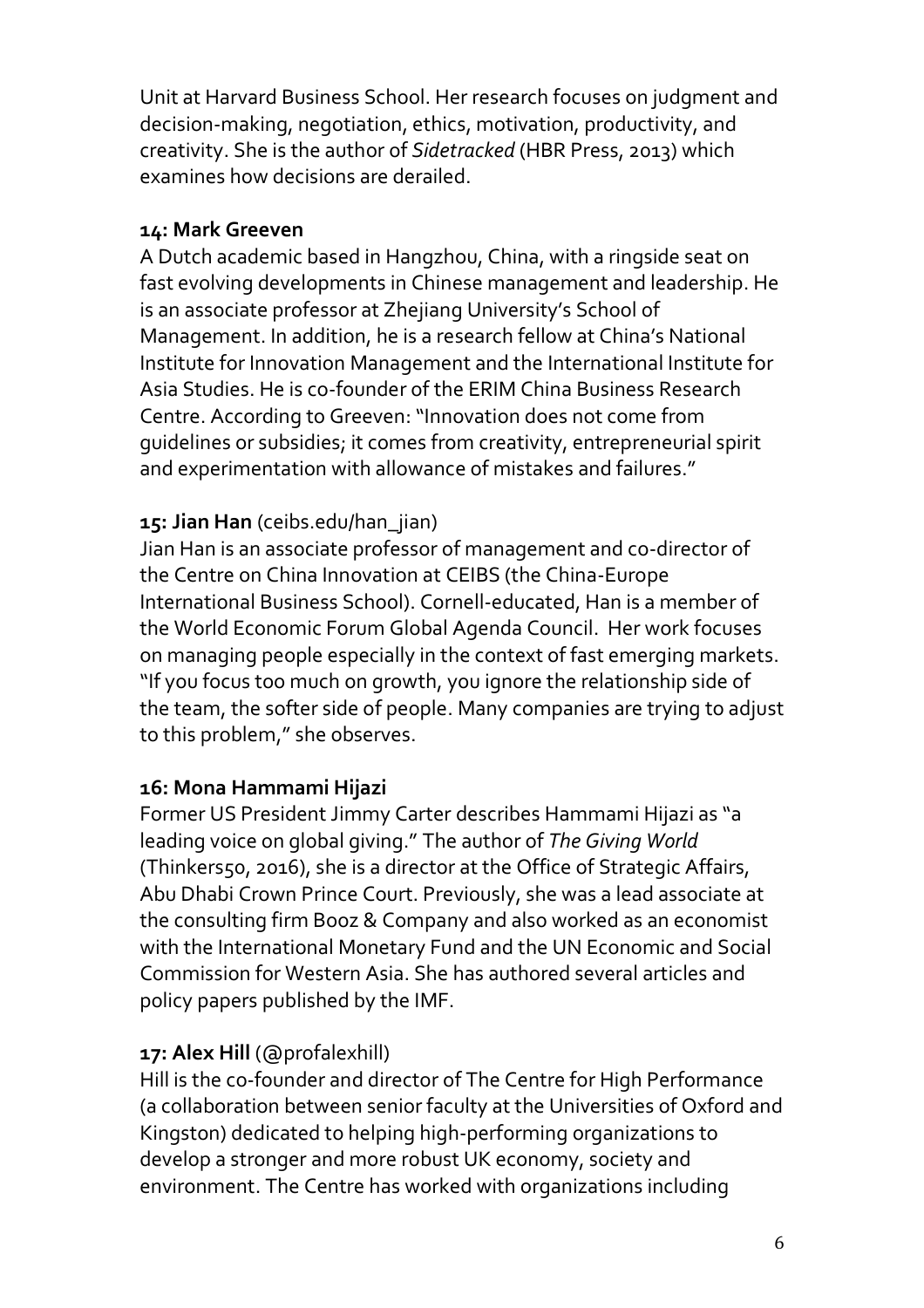British Boxing, Eton College, the Royal Academy of Music, the Royal Shakespeare Company, NASA and the New Zealand All Blacks. He was coauthor of the influential 2016 *HBR* article "How to turn round a failing school".

**18: Aaron Hurst** (@aaron\_hurst; imperative.com)

Author of *The Purpose Economy* (Elevate, 2016), Hurst is the CEO of Imperative, a technology platform that helps people to discover what gives them purpose in their work. He advises global brands and is a frequent speaker and writer on the development of what he describes as the purpose economy. He is the founder of the Taproot Foundation where he helped develop the \$15 billion pro bono service market. A regular blogger for the *Huffington Post, Stanford Social Innovation Review* and LinkedIn, previously he worked in Silicon Valley developing the precursors to social media.

**19: Soren Kaplan** (@sorenkaplan; leapfrogging.com) Author of *Leapfrogging (*Berrett Koehler, 2012), Kaplan is an innovation expert based in California's Bay Area. An affiliated professor at the Center for Effective Organizations at USC's Marshall School of Business, he is the founder of the consulting firm Innovation Point. He previously led the internal strategy and innovation group at Hewlett-Packard and was a co-founder of iCohere, a web collaboration platform for online learning and social networking. His new book, *The Invisible Advantage*, (Greenleaf, 2017) looks at how firms create and sustain a culture of innovation.

# **20: Maja Korica** (@drkorica)

Croatian born Korica is an associate professor at Warwick Business School. Her research focuses on understanding the nuances of complex and rarely seen organizational settings, particularly at the top of organizational hierarchies, and has appeared in leading practitioner publications including *MIT Sloan Management Review* ("Staying in the know: overhauling your personal knowledge structure", 2015)*.* A recent study involved close observation of NHS trust chief executives to better understand their decision-making, and the nature of their everyday work.

**21: Margarita Mayo** (@margaritmayo; margaritamayo.com) Mayo is professor of leadership and organizational behaviour at IE Business School in Madrid. A Fulbright Alumni of Harvard University, her work has appeared in leading academic journals as well as international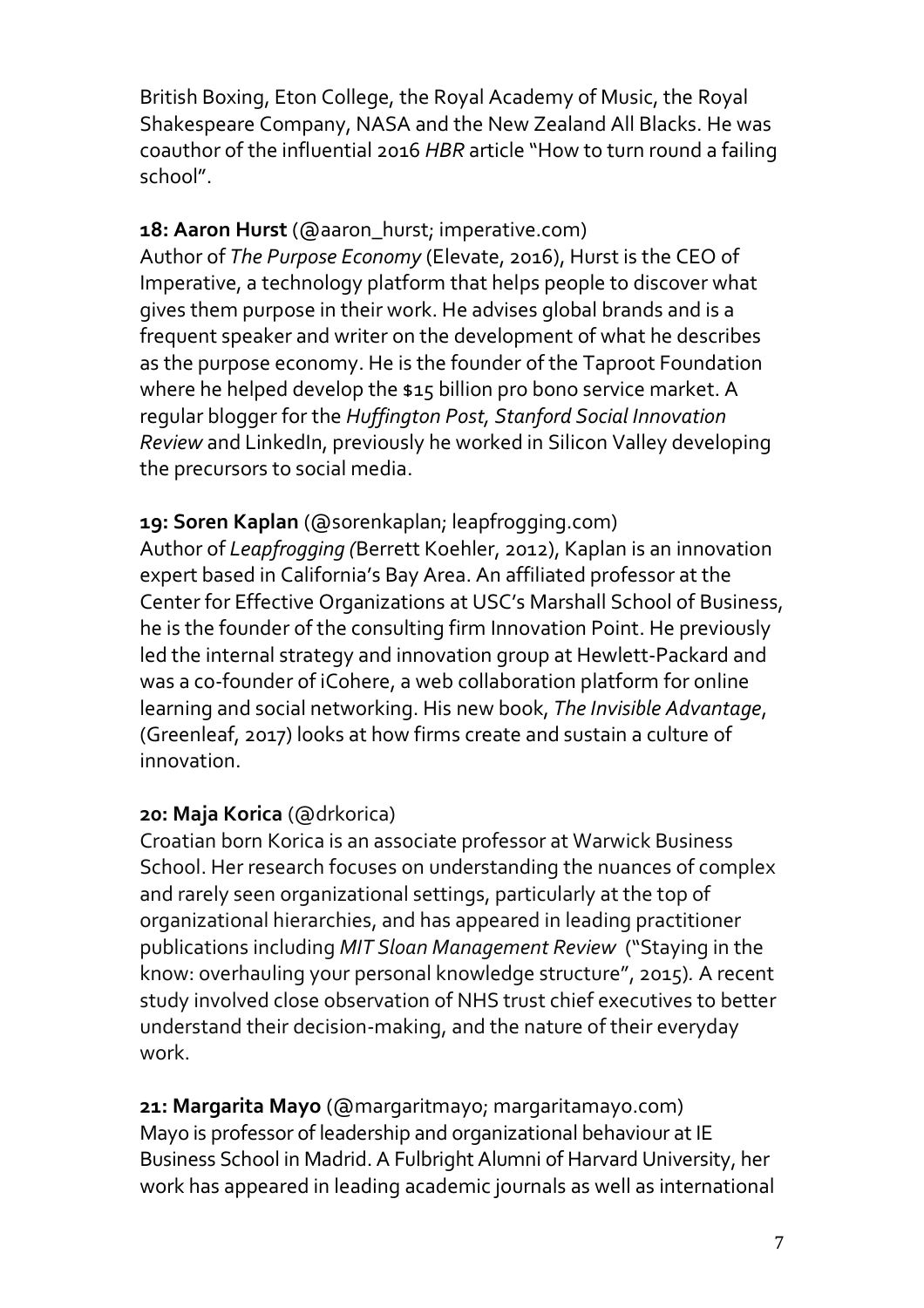media*.* A research award winner at the Center for Creative Leadership, she was selected as one of the world's next generation thought leaders in the *Next Generation Business Handbook*. Her forthcoming book looks at the shifting nature of authenticity in leadership roles.

## **22: Antonio Nieto-Rodriguez** (@anietorodriguez;

antonionietorodriguez.com)

Nieto-Rodriguez is director of the Program Management Office at the pharmaceuticals giant GlaxoSmithKline Vaccines and chair of the Project Management Institute. He was head of post-merger integration at Fortis Bank, leading the largest takeover in financial service history: the acquisition of ABN AMRO. He also worked for 10 years at PricewaterhouseCoopers, becoming the global lead practitioner for project management. He is the author of *The Focused Organization*  (Routledge, 2012), creator of the hierarchy of purpose concept, and a contributor to the *Harvard Business Review*.

**23: Lauren Noël** (@her\_quest; herquest.org) & **Christie Hunter Arscott** (@chunterarscott; christiehunterarscott.com) Noël is managing director of QUEST, a global leadership institute for early career women**.** Her work focuses on engaging, advancing and inspiring women in the first decade of their careers.

Christie Hunter Arscott is a principal at QUEST. She is an expert on gender and generational strategies. Formerly deputy leader of Deloitte Consulting's US Diversity & Inclusion Service Offering, Hunter Arscott broke new ground as one of the first Rhodes Scholars to pursue a Master's Degree in Women's Studies at the University of Oxford, where she researched women and gendered leadership styles.

They are the authors of "What executives need to know about millennial women" (ICEDR, 2015).

# **24: Megan Reitz (**@meganreitz1**)**

Reitz is an associate professor of leadership and dialogue at Ashridge Business School. Her work focuses on the intersection of leadership, change, dialogue and mindfulness. She is the author of *Dialogue in Organizations* (Palgrave Macmillan, 2015). Before joining Ashridge, Reitz was a consultant with Deloitte; surfed the dot-com boom with boo.com; and worked in strategy consulting for The Kalchas Group (now the strategic arm of Computer Science Corporation). Her groundbreaking research into the impact of mindfulness training (with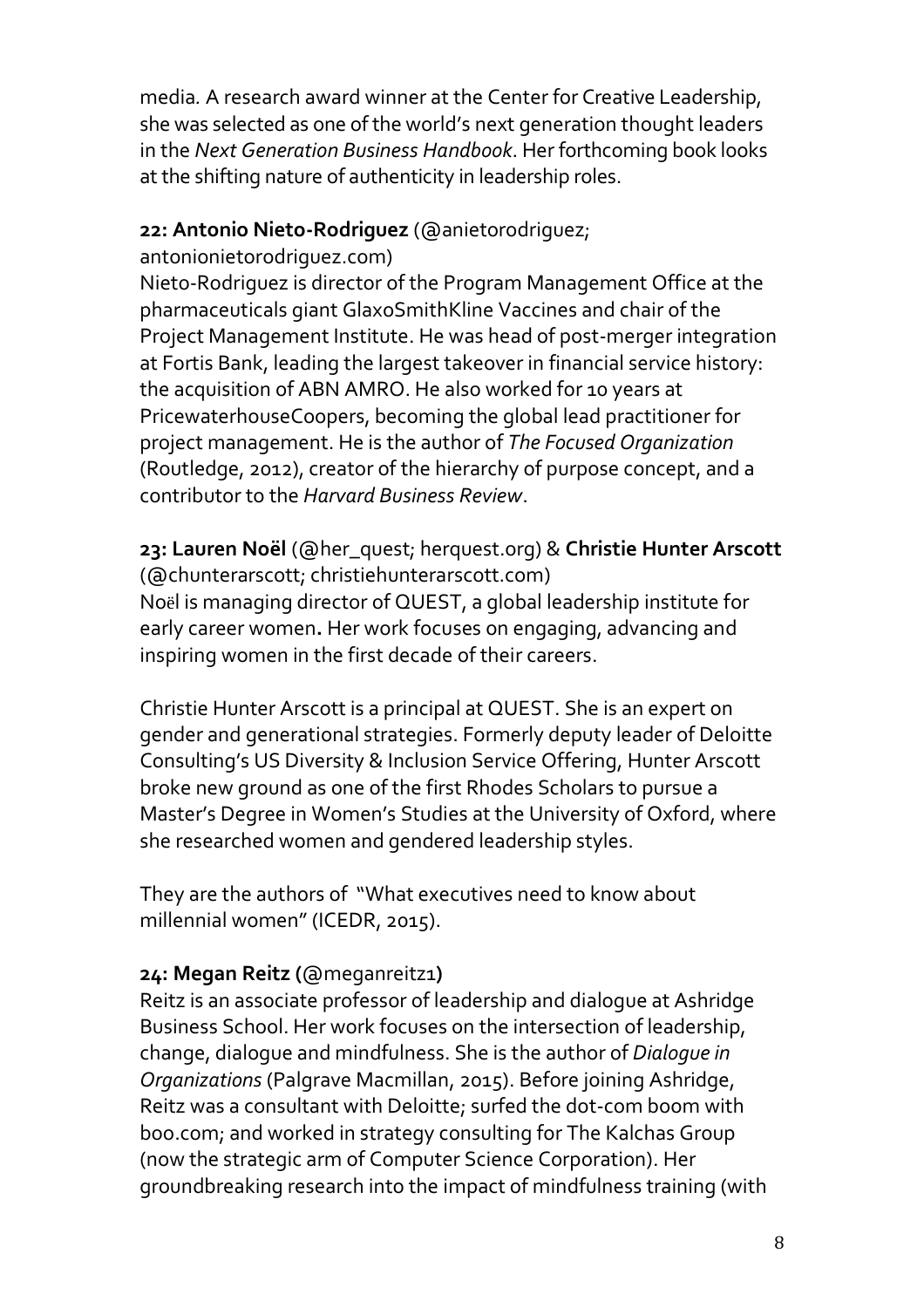Michael Chaskalson) has been featured in blogs for HBR and is the basis for the forthcoming book *10 Minutes to Change Your Mind.*

**25: Deborah Rowland** (@deborahrowland; [deborahrowland.com\)](http://deborahrowland.com/) Co-author of *Sustaining Change: Leadership That Works* (Wiley, 2008), and now, *Still Moving: How to Lead Mindful Change* (Wiley, 2017), Deborah is a leading light thinker, speaker, writer, coach and practitioner in the field of leading large complex change. Rowland has personally led change in major global organizations including Shell, Gucci Group, BBC Worldwide and PepsiCo. She also founded and grew a consulting firm that pioneered original research in the field, the latest efforts of which were accepted as a paper at the 2016 Academy of Management. She has a double first in archaeology and anthropology from Cambridge University, and, alongside her change consulting work around the world to CEO's and their teams from across all industries, she is also a member of the Archbishop's Review Group into leadership development in the Church of England.

## **26: Nils Rudi**

Professor of technology and operations management at INSEAD, Rudi's research focuses on supply chain management and sports analytics*.*  After high school, he worked as a computer programmer. Aged 21, he formed Minard, a firm specialising in decision support systems for forecasting and inventory management, which went public on the Oslo Stock Exchange in 1996. He has consulted for firms in a variety of industries, and negotiated professional football contracts. He is currently involved in the startups Bravo Lucy and analy7ics, specialising in analytics for supply chain/retail and sports, respectively.

# **27. Kate Sweetman (SweetmanCragun.com)**

Kate Sweetman is a founding principal at the consulting firm SweetmanCragun, and teaches at MIT's Legatum Institute for Entrepreneurship. A former editor at *Harvard Business Review*, she worked in Malaysia as director of research and curriculum at the Iclif Centre for Leadership and Governance, and authored a study of Asian Leadership. Sweetman's book credits include *The Leadership Code: Five Rules to Lead By* (Harvard Business Press, 2009), coauthored with Dave Ulrich and Norm Smallwood. Her latest book, with Shane Cragun, is entitled *Reinvention: Accelerating Results in the Age of Disruption* (Greenleaf Book Group Press, 2016).